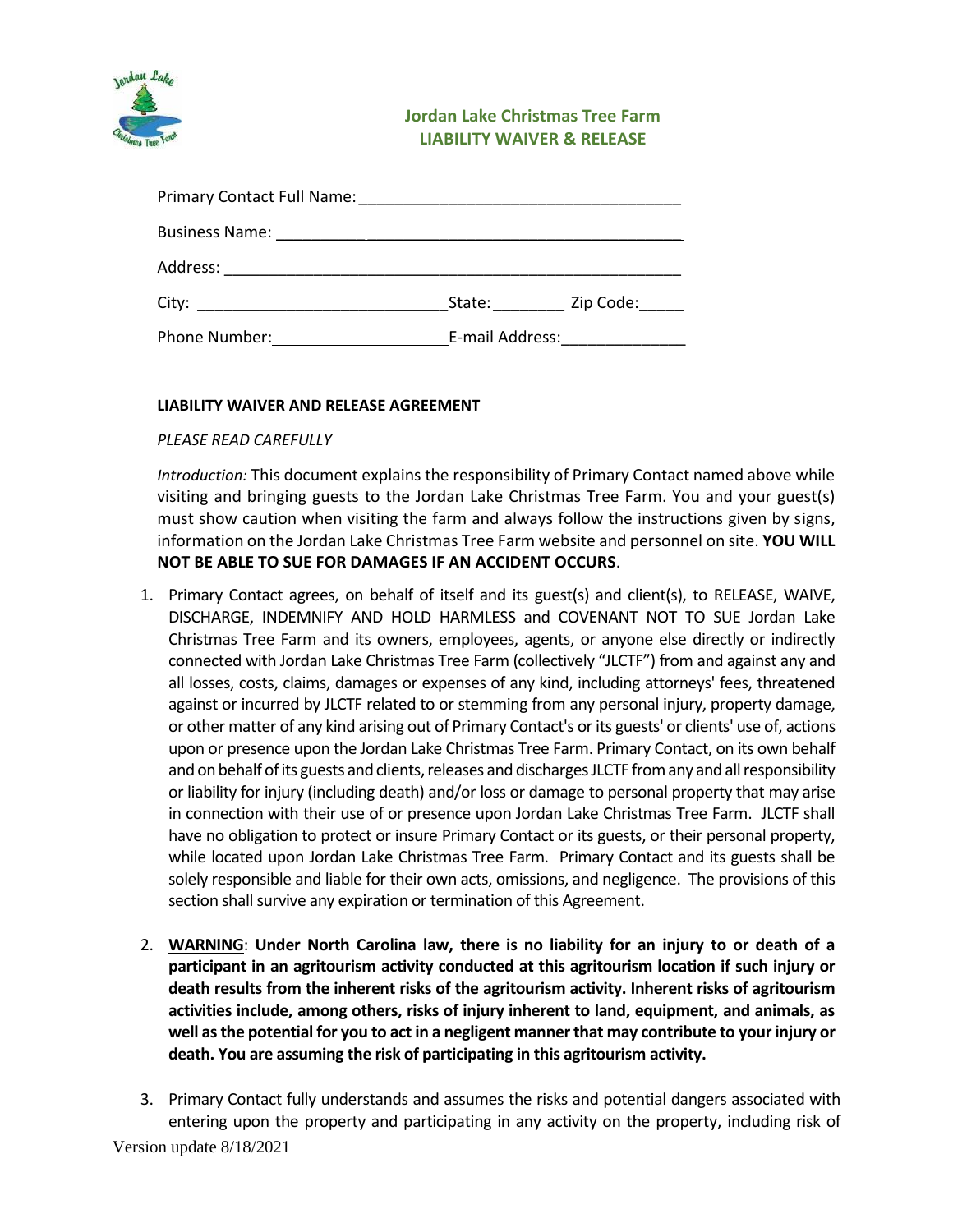death, bodily injury or harm, and risk of harm or damage to personal property. Understanding these risks and dangers, PRIMARY CONTACT ASSUMES FULL RESPONSIBILITY FOR ANY PROPERTY DAMAGE OR PERSONAL INJURY, INCLUDING DEATH, which may be suffered by Primary Contact or its guest(s) or client(s).

- 4. Primary Contact acknowledges and agrees that this Agreement shall be binding upon its guests, clients, employees, agents, owners, officers, directors, shareholders, members, heirs, next of kin, assigns, and personal representatives, and this Agreement shall be considered a RELEASE, WAIVER, DISCHARGE, INDEMNIFICATION, AND COVENANT NOT TO SUE JLCTF or any employees, owners or agents thereof. This Agreement may be pled as a complete defense in any legal proceedings filed by Primary Contact or its guests or clients against JLCTF.
- 6. Primary Contact acknowledges and agrees that the laws of the State of North Carolina shall apply to this Agreement and to any matters arising out of or related to this Agreement.
- 7. Primary Contact, or the person executing this Agreement on its behalf, represents that they are at least eighteen (18) years of age or represented by a legal guardian who is least eighteen (18) years of age, and fully competent and authorized to enter into a binding contract.
- 8. Primary Contact acknowledges and agrees that it is executing this Agreement in consideration of its being permitted to enter upon Jordan Lake Christmas Tree Farm property and being allowed to participate in any activity on the property. Primary Contact, on behalf of itself and its guests and clients, accepts the terms of this Agreement voluntarily and agrees to always act in accordance with the regulations and instructions given by JLCTF for each activity it participates in.
- 9. This Agreement shall be construed to provide a release and waiver to the maximum extent permissible under North Carolina law.
- 10. Primary Contact agrees, on behalf of itself and its guest(s) and client(s), that each has no known medical, mental, emotional, or physical conditions which could interfere with their safe participation in activities at JLCTF and each is willing to assume liability for and bear the costs of all risks that may be created, directly or indirectly, by any such conditions. At any time, Primary Contact and its guests and clients shall have the right not to participate in or to discontinue their participation in any activities with which they are not comfortable.
- 11. Primary Contact, for itself and on behalf of its guests, grants and licenses to JLCTF a perpetual, worldwide, irrevocable, non-exclusive, freely assignable with the right to sublicense (by JLCTF), royalty-free, and paid-up right to use, reproduce, duplicate, integrate, publish, exhibit, sell, sublicense, or otherwise exploit (collectively, "Use") their names, images, portraits, pictures, likeness, voice, statements (including extractions thereof), performance, and/or signature (as applicable), including any derivatives, modifications, alterations, or edits thereto (collectively, their "Likeness") and all materials created by or on behalf of Primary Contact or its guests or clients that incorporate any of the foregoing (the "Materials"), including video, photographs, negatives, positives, prints, digital reproductions, audio recordings, or other manifestations thereof an on, or in connection with any media, including the Internet, JLCTF's or other relevant websites, social media sites, blogs, and any digital and new media along with any activating or

Version update 8/18/2021